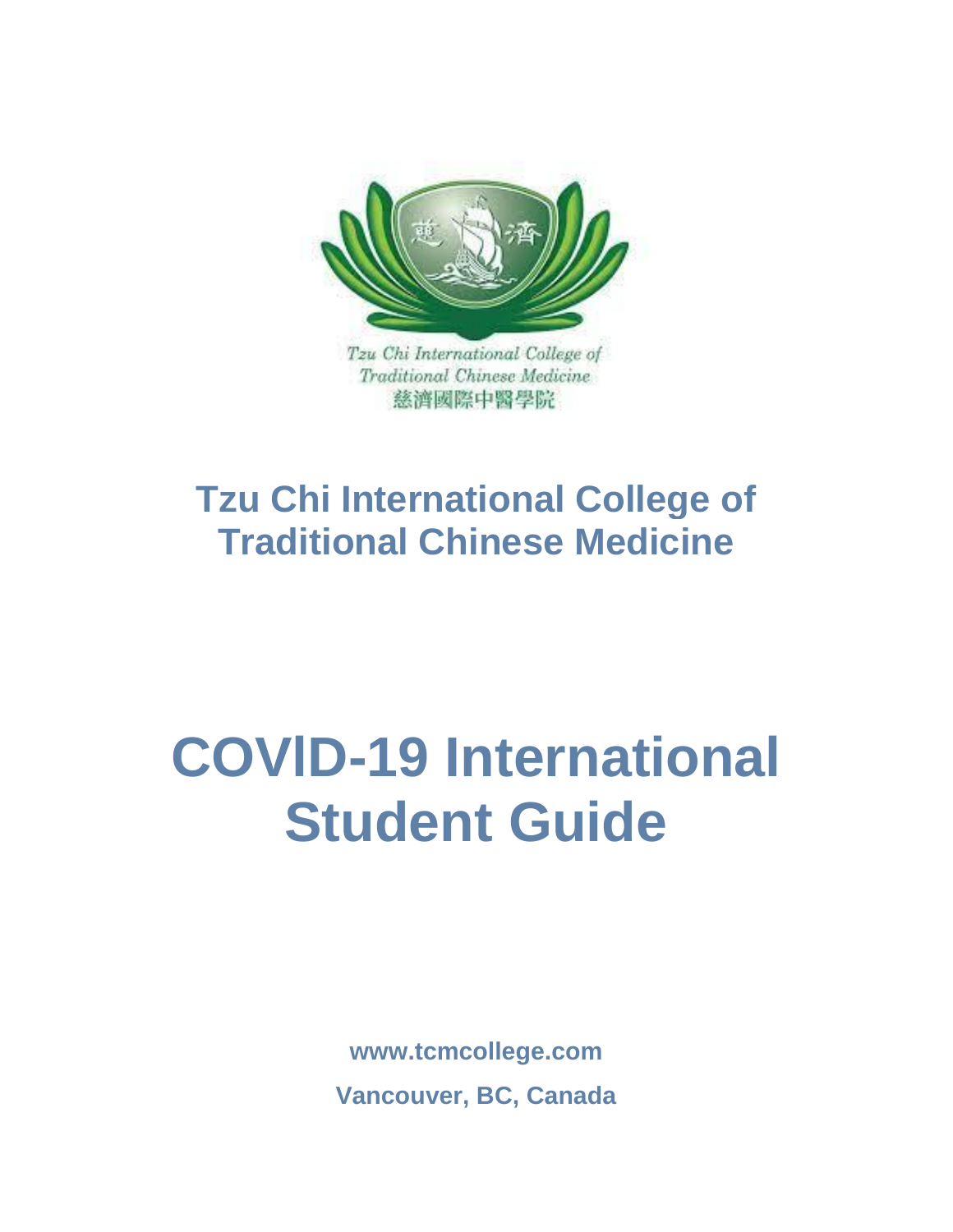Tzu Chi International College of traditional Chinese Medicine recognizes that these are challenging times for all students, particularly those who are arriving from other countries to study in Canada.

While our institution is not currently offering in-person, face-to-face classes, we are following all Ministry and Health Authority guidelines as previously announced in the post-secondary Go Forward Guidelines, and we are monitoring all levels of government health officials to advisors to update and revise our strategies for student and staff health and safety in ensuring that our plan is updated in policy.

This COVID-19 International Student Guide has been developed according to federal policies on travel, testing, quarantine and borders; the procedures required by the Provincial Health Officer, and the WorkSafeBC's six-steps process.

In addition, TCICTCM follows the guidelines outlined by the AEST and monitoring for changes, ensures the safety of its incoming international students both in advance of travel to Canada as well as on arrival.

This Guide outlines the requirements and procedure during COVID-19 for different periods of time travelling to Canada as an international student to our college.

### **Pre-Arrival**

**First of all please click the following link, it will take you to the most updated federal travel restrictions. It includes who can come to Canada, planning your entry to Canada, testing and quarantine requirements and etc. <https://travel.gc.ca/travel-covid>**

Upon registering with our college, students and their co-arriving immediate family are provided with the College 14 Day self-isolation plan (see appendix).

This plan, distributed prior to departure from the international student's home country and available on the college website, outlines the responsibilities of the student upon successful arrival into Canada and the necessary procedures the College will provide to them in terms of duty of care. including the **travellers entering Canada by air** [\(https://www.canada.ca/en/public](https://www.canada.ca/en/public-health/services/diseases/2019-novel-coronavirus-infection/awareness-resources/entering-canada-covid-19.html)[health/services/diseases/2019-novel-coronavirus-infection/awareness](https://www.canada.ca/en/public-health/services/diseases/2019-novel-coronavirus-infection/awareness-resources/entering-canada-covid-19.html)[resources/entering-canada-covid-19.html\)](https://www.canada.ca/en/public-health/services/diseases/2019-novel-coronavirus-infection/awareness-resources/entering-canada-covid-19.html) and the **Flying to Canada requirements checklist** [\(https://travel.gc.ca/travel-covid/travel-restrictions/flying-](https://travel.gc.ca/travel-covid/travel-restrictions/flying-canada-checklist)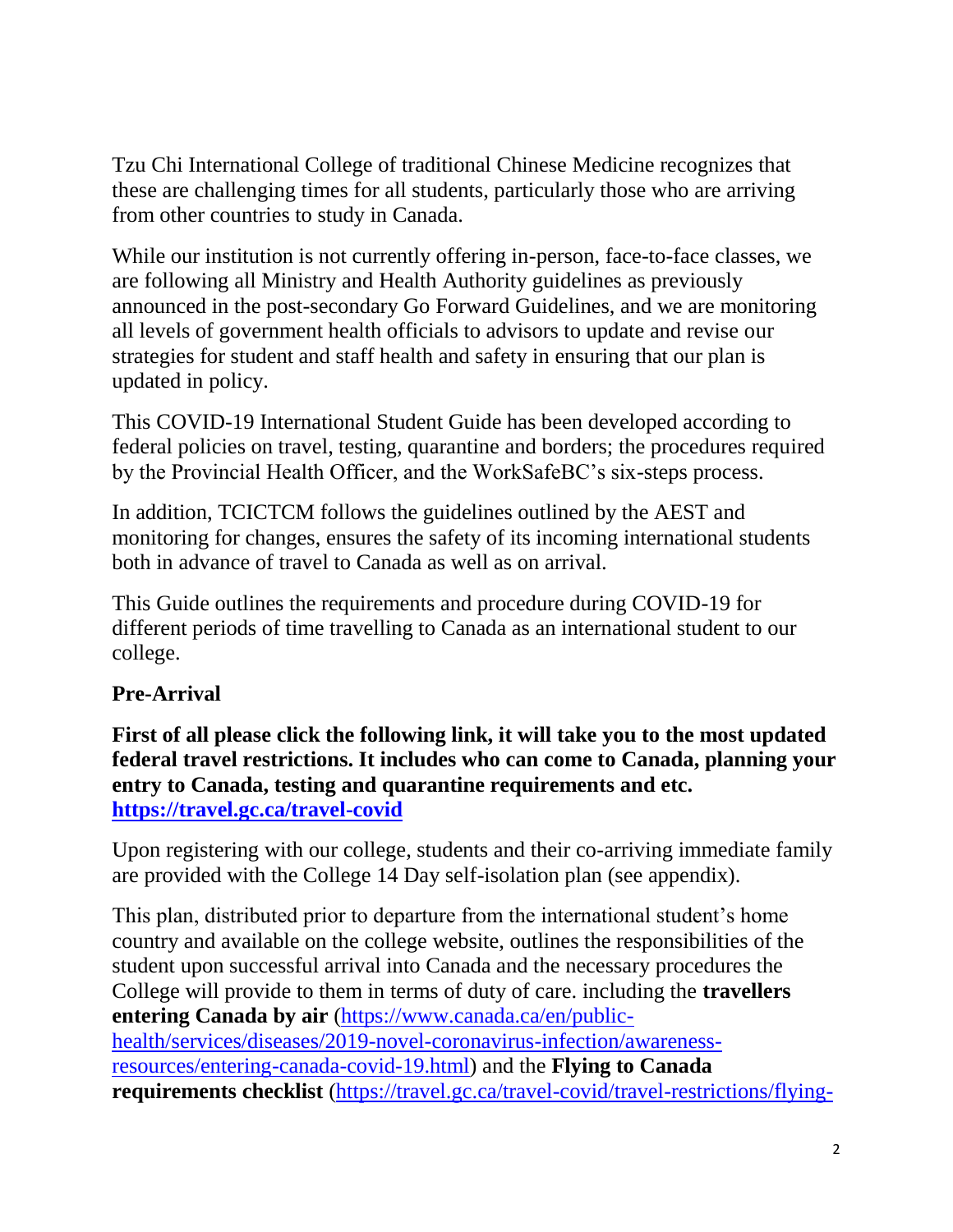[canada-checklist\)](https://travel.gc.ca/travel-covid/travel-restrictions/flying-canada-checklist) will be required to take a COVID-19 test before leaving the airport to spend 3 nights in quarantine at a federal government-authorized hotel, which the traveller must pre-book and pay for, while awaiting test results.

We direct students to download **ArriveCAN** app and **BC Covid-19** app.

With a clear test result, students will proceed to the quarantine site identified in their quarantine plan.

Students are encouraged to contact the institution and are provided with direct contact numbers for our Enrolment Advising team, whereby they are provided with extensions of the information available on the College Self-Isolation plan. Included here are guidelines on safe travel procedures from the port of entry and stressing the requirement to avoid public transit while connecting to their place of isolation.

While the College does not provide its own transportation, instructions are included on how to connect to the many single-rider services (Uber, taxi) to avoid contact with others.

International students are provided with a detailed list and contact information for several prearranged accommodations that offer contactless check-in and adhere to the Federal requirements for Quarantine and self-isolation.

All efforts are made in advance to confirm that the student is bound for a private quarantine location that meets the requirements set out under 14-Day Quarantine Requirements, with arrangements made prior to arrival and assessed to be acceptable by the Government of Canada at the time and point of entry. These procedures are explained to the student prior to arrival, as well as their significance and the consequences for failure to abide by these regulations.

# **Arrival**

- On arrival in Canada, students are required to connect immediately with an Enrolment Advisor, when possible in the student's first language, to update contact information and ensure compliance with mandatory self-isolation procedures.
- Enrolment advisors update the students' profile, noting the place of isolation, mode of transportation, acknowledgement of any symptoms as well as the import of registering for MSP. Once isolated, the College provides robust and consistent wellness checks throughout the students' 14 day isolation.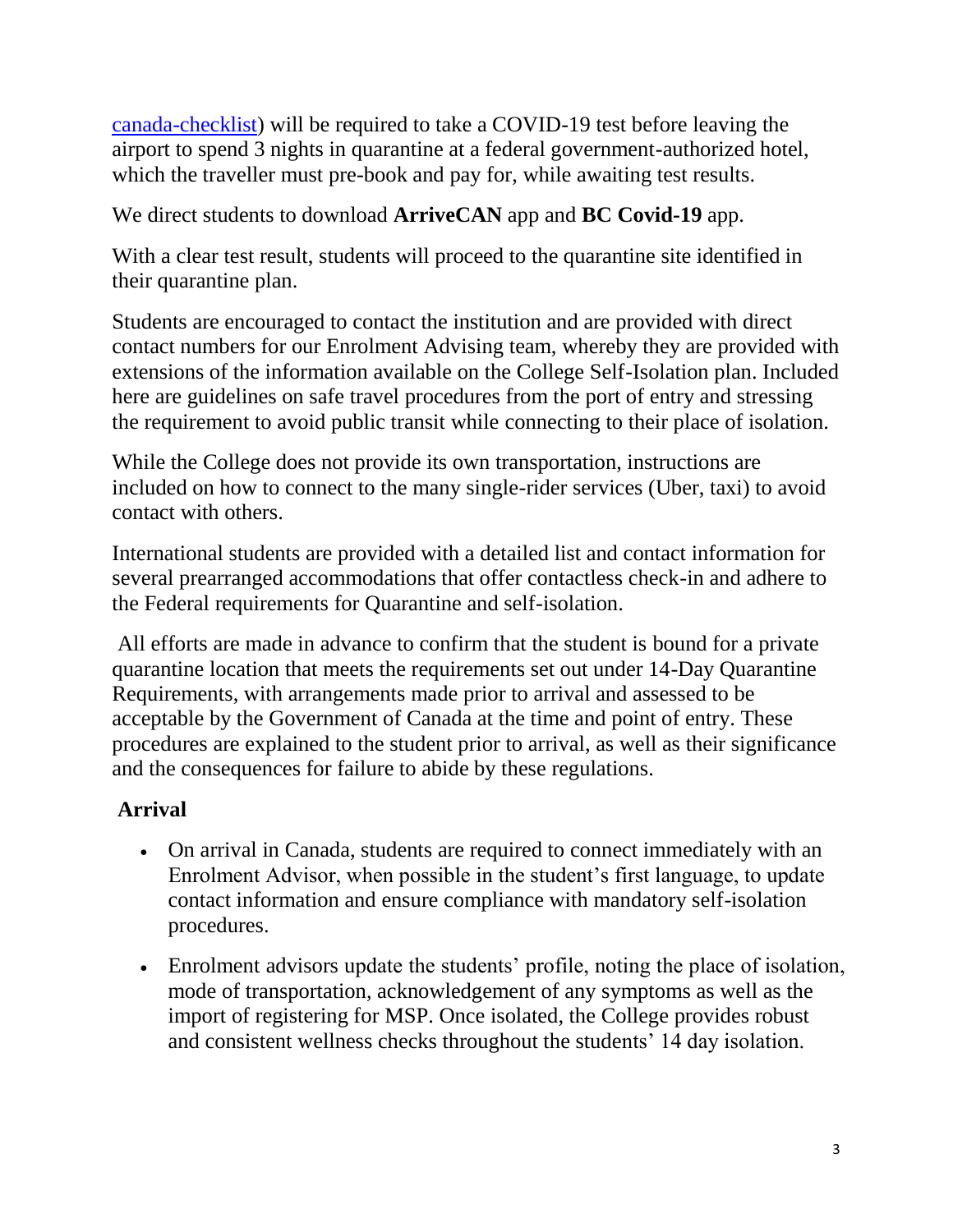• The current procedure includes contact by the Enrolment Advising team every day, by telephone during which students are questioned on whether the student is exhibiting any symptoms of COVID or is feeling unwell.

#### **Procedures and information for arriving international students**

B.C. Self-Isolation Plan for TCICTCM Students under the Quarantine Act, all international travellers entering B.C. is required by law to self-isolate for 14 days and complete a Quarantine Plan.

Incoming students should have this plan ready to show a border services officer when arriving in Canada. If the students do not show them this document, students may not be allowed into Canada. Much of the information that students will require for the plan is listed below.

Upon arrival, students must contact TCICTCM to let the college know that you are in Canada. The college will update students contact information and will be phoning them for wellness checks throughout the quarantine to insure the safety. Once students are at their place of isolation, they must immediately call us at 604- 731-2926 or email to [info@tcmcollege.com](mailto:info@tcmcollege.com)

For more information on quarantine, preventative measure on flight, and find accommodations for quarantine and please check:

<https://travel.gc.ca/travel-covid/travel-restrictions/isolation>

[http://covid-19.bccdc.ca](http://covid-19.bccdc.ca/)

# **Important and practical information for incoming international students:**

You must not use public transport, do not use the bus or the Skytrain.

Use Ride App Services – Uber, you will need to download, create an account and pay via the app.

You do not need to call a Taxi. They will line up in the designated zones. Join the queue and wait for your turn. You can pay using Canadian dollars or by using a credit card

Quarantine means you must not leave your chosen temporary accommodation and stay there for 14 days from the date you arrived.

To self-isolate, you must avoid physical contact with other people and should not use public transport • Wear a suitable mask or face covering • Practice physical distancing.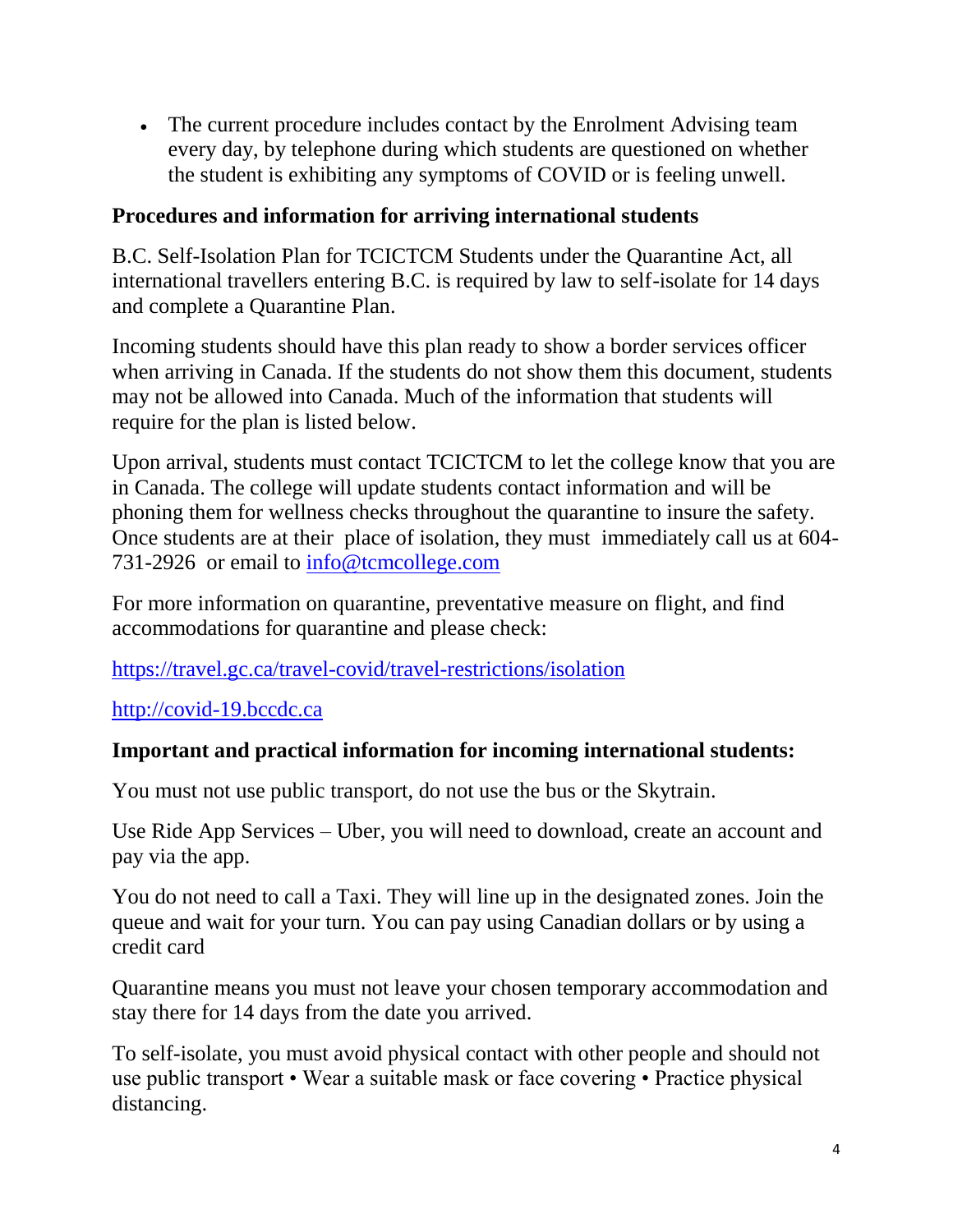Carry hand sanitizer and wash your hands frequently

When in the airport: Join the free YVR airport Wifi; Follow the Ride App or Taxi signs and head towards International Arrivals

When Using Apps: If possible, download the app and create an account in advance; to pay using a debit or credit card, or a PayPal account.

### **Arrival test results**

If you receive a negative result on your arrival test, you may check out of the hotel and go directly to your quarantine location to complete the remainder of your quarantine. You must have a suitable plan for your quarantine.

This applies if you:

- Receive a negative test result before the end of your 3-night stay
- Need to use a taxi or ride-sharing service, have a private vehicle, or have an onward domestic flight to reach your final destination

You are still required to complete a test on Day-8 of your quarantine.

On Day-8 of your mandatory quarantine, follow the instructions to complete your test. [https://travel.gc.ca/travel-covid/travel-restrictions/flying-canada](https://travel.gc.ca/travel-covid/travel-restrictions/flying-canada-checklist/covid-19-testing-travellers-coming-into-canada#day-8-test)[checklist/covid-19-testing-travellers-coming-into-canada#day-8-test](https://travel.gc.ca/travel-covid/travel-restrictions/flying-canada-checklist/covid-19-testing-travellers-coming-into-canada#day-8-test)

#### **Quarantine 14-day:**

Accommodation Options: If you require a place of residence that has not already been arranged as part of your quarantine plan, you must organize 14-day minimum stay at a temporary location. We strongly suggest booking one of the options below. To ensure you have a room, please book in advance.

Surrey: Ramada Langley/ Surrey Address: 19225 – Highway 10 (56th Avenue), Surrey, BC, V3S 8V9 Phone: (604) 576-8388

Reservations: 1-888-576-8388

Check in time: After 3PM

[https://www.guestreservations.com/ramada](https://www.guestreservations.com/ramada-surreylangley/booking?gclid=CjwKCAjwn6GGBhADEiwAruUcKiqPZShOPgJhjLLZpuXNrCkoHSvSNdrWV6mcyttqo7rGzhaLTFDfehoCpZ4QAvD_BwE)[surreylangley/booking?gclid=CjwKCAjwn6GGBhADEiwAruUcKiqPZShOPgJhj](https://www.guestreservations.com/ramada-surreylangley/booking?gclid=CjwKCAjwn6GGBhADEiwAruUcKiqPZShOPgJhjLLZpuXNrCkoHSvSNdrWV6mcyttqo7rGzhaLTFDfehoCpZ4QAvD_BwE) [LLZpuXNrCkoHSvSNdrWV6mcyttqo7rGzhaLTFDfehoCpZ4QAvD\\_BwE](https://www.guestreservations.com/ramada-surreylangley/booking?gclid=CjwKCAjwn6GGBhADEiwAruUcKiqPZShOPgJhjLLZpuXNrCkoHSvSNdrWV6mcyttqo7rGzhaLTFDfehoCpZ4QAvD_BwE)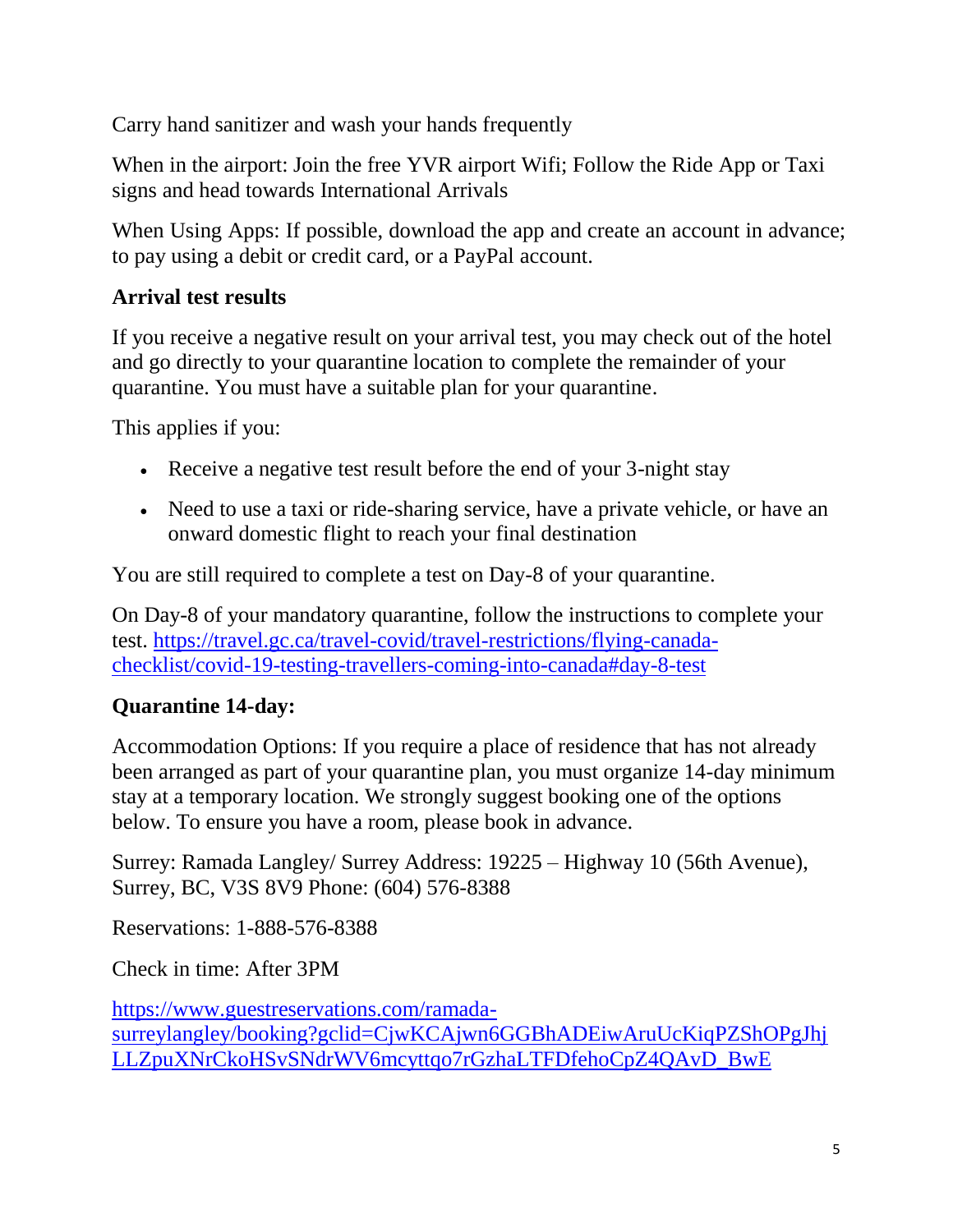Vancouver: Ramada Downtown Address: 435 West Pender Street, Vancouver, BC, V6B 1V2 Phone: (604) 901-4933

Reservations: 1-800-903-0796.

Check in time: After 3PM

[https://www.reservations.com/hotel/ramada-vancouver](https://www.reservations.com/hotel/ramada-vancouver-downtown?rmcid=tophotels&utm_source=googleads&gclid=CjwKCAjwn6GGBhADEiwAruUcKvLNu_tkEm8RELUOhqEA7ex9H-bCnraZT9f-xMecdg5jf5-vGDm2BBoCG6wQAvD_BwE)[downtown?rmcid=tophotels&utm\\_source=googleads&gclid=CjwKCAjwn6GGBh](https://www.reservations.com/hotel/ramada-vancouver-downtown?rmcid=tophotels&utm_source=googleads&gclid=CjwKCAjwn6GGBhADEiwAruUcKvLNu_tkEm8RELUOhqEA7ex9H-bCnraZT9f-xMecdg5jf5-vGDm2BBoCG6wQAvD_BwE) [ADEiwAruUcKvLNu\\_tkEm8RELUOhqEA7ex9H-bCnraZT9f-xMecdg5jf5](https://www.reservations.com/hotel/ramada-vancouver-downtown?rmcid=tophotels&utm_source=googleads&gclid=CjwKCAjwn6GGBhADEiwAruUcKvLNu_tkEm8RELUOhqEA7ex9H-bCnraZT9f-xMecdg5jf5-vGDm2BBoCG6wQAvD_BwE) [vGDm2BBoCG6wQAvD\\_BwE](https://www.reservations.com/hotel/ramada-vancouver-downtown?rmcid=tophotels&utm_source=googleads&gclid=CjwKCAjwn6GGBhADEiwAruUcKvLNu_tkEm8RELUOhqEA7ex9H-bCnraZT9f-xMecdg5jf5-vGDm2BBoCG6wQAvD_BwE)

#### **Please feel free to search any accommodations that meet your needs and government regulations**.

### **Support for well being**

We understand you may be feeling lonely, anxious and homesick during the selfisolation period. If you are experiencing these issues, please visit <https://here2talk.ca/home> or reach out to the college by calling at 604-731- 2926 or email at [info@tcmcollege.com](mailto:info@tcmcollege.com)

#### **Protocol for 14-day mandatory quarantine**

- Daily phone call by a designated person (Rita Chiang) to check if the student is in the house he or she supposed to be in
- If the student is breaking the 14-day mandatory quarantine rule, the case will be immediately report to the college's health and safety committee
- The committee member will contact Vancouver Police non-emergency at 604 717 3321, alternative call Vancouver by-law enforcement officer at 311

#### **Potential Cluster or Outbreak of COVID-19**

In the event of multiple confirmed cases of COVID-19 on campus, the College will respond with the following measures:

- Designated contact (Rita Chiang) will call HealthLink BC at 8-1-1 to report an outbreak IMMEDIATELY
- Follow all guidelines and procedures required by Public Health
- Make necessary changes as determined by Public Health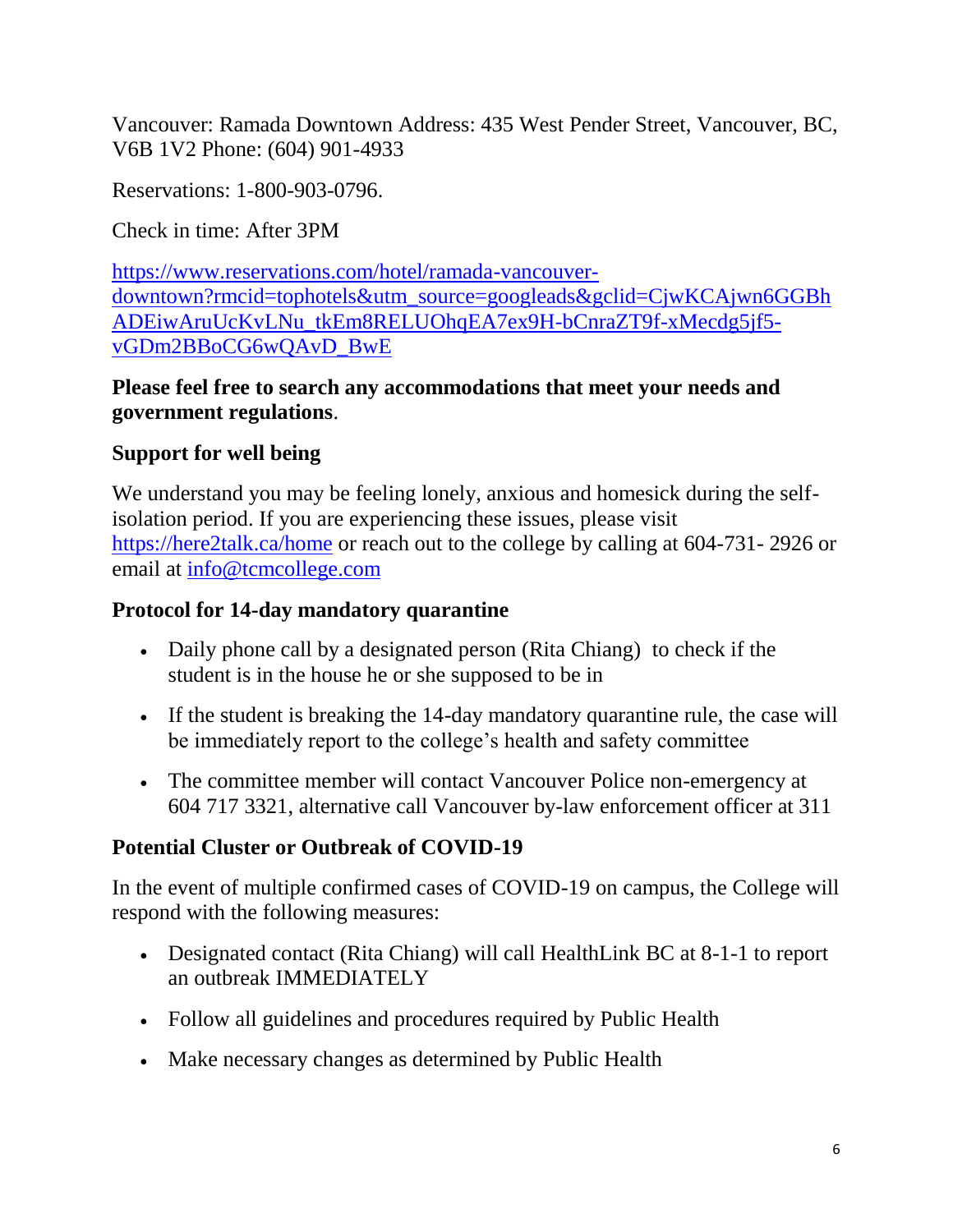- Suspend in-person classes and attendance on campus until it is deemed safe to re-open the campus
- Support all staff and faculty affected by COVID-19 and in self isolation, allowing them to work from home and/or take days off as needed
- Support students affected by COVID-19 and in self isolation and create accommodation plans to complete their coursework

# **Continuous Monitoring During Study**:

Though the College continues to offer its courses online, all care is given to continually monitor student wellbeing in their homes or other places of residence.

Health and safety instructions are communicated via consistent updates on the college website, through course syllabi and Health and Wellness communiques. Students are required to report if they are developing symptoms of COVID-19, and when these symptoms are announced, college efforts are mobilized to protect the community.

Verification and Assessment When COVID-like symptoms, or COVID itself, is communicated to the institution via staff, faculty or other, all student correspondence is re-directed to the Office of Student Affairs for centralized response efforts.

All students who self-report or who are identified by instructors as visibly exhibiting symptoms are recorded for continual assessment and to inform Provincial health authorities, family and other stakeholders as necessary.

Students who show COVID symptoms are followed up immediately by college Officers via telephone who then direct them to the nearest testing centre for assessment. Via eHealth (or other measure when not available), students are required to submit either positive or negative results.

Violations of the Quarantine Act are taken seriously by the College. If a student is found to be non-compliant to quarantine measures, specific information regarding the situation will be gathered; the time and location at which the incident occurred, and any supporting evidence will be collected and will be reported to local bylaw officer.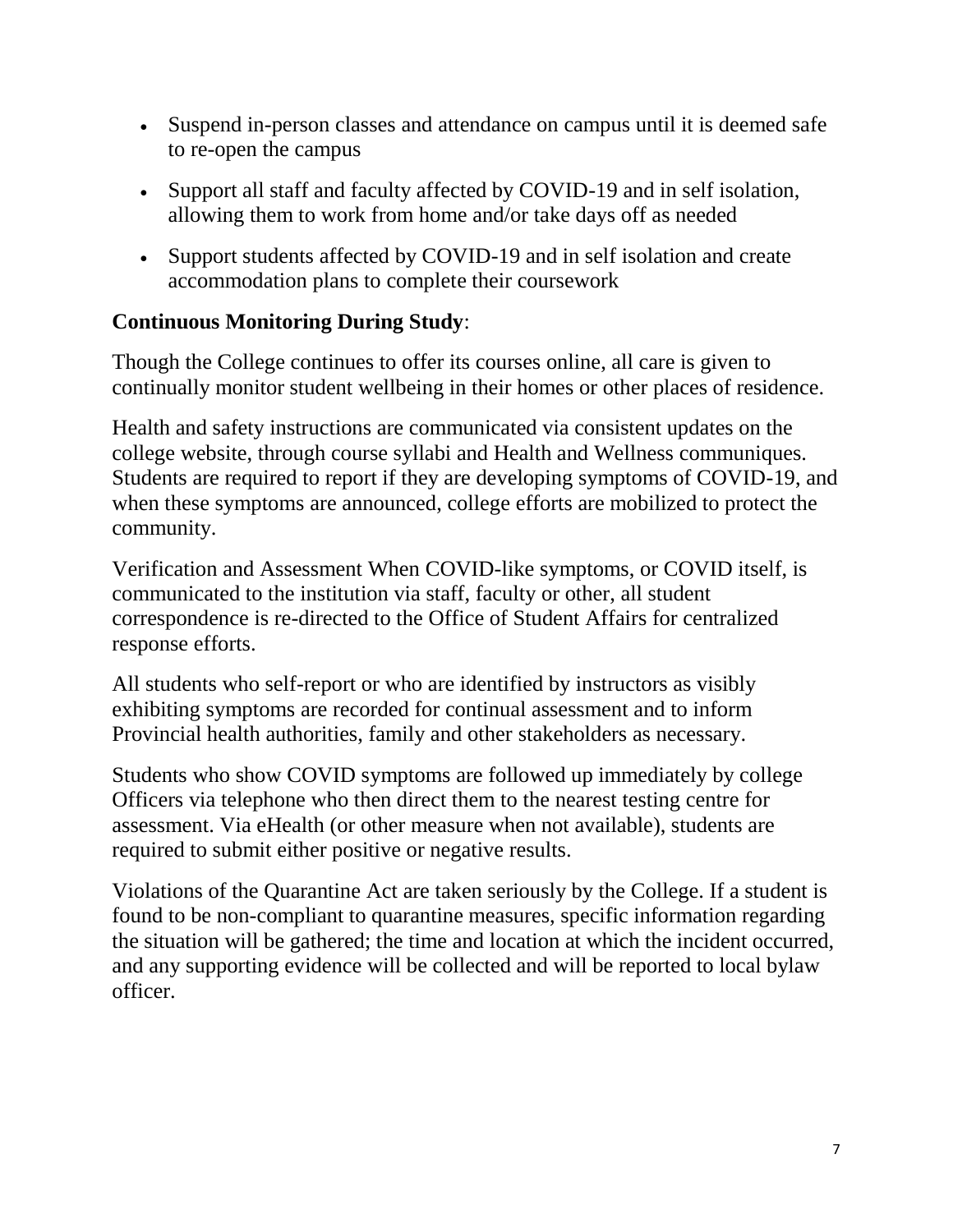#### **Appendix**

# **Groceries**

You can organize a grocery delivery online from various stores. Head to their website, add your chosen items to the cart and organize a contactless delivery to your temporary accommodation.

Supermarkets that deliver: • Save on Foods • T&T • Walmart • Real Canadian Superstore

You can also organize a contactless delivery from local restaurants through: • Skip the Dishes • UberEats • Doordash

What if I show symptoms of Covid-19? If you are showing symptoms of COVID-19, and are unsure whether to seek medical care or get tested, contact your healthcare provider, call 8-1-1 or use the BC COVID-19 Self-Assessment Tool.

For testing information or results visit the BC Centre for Disease Control.

### **Medication**

You can organize a prescription delivery through the following pharmacies: • London Drugs • Rexall

Ending your Isolation On completion of your 14 day quarantine period, you must visit an authorized BC Medical Clinic for a health check to insure that you are symptom free and receive a medical note clearing you.

Your enrolment advisor will follow up with you to make sure you have been cleared.

We understand you may be feeling lonely, anxious and homesick during the selfisolation period. If you are experiencing these issues, please reach out to the college by calling at 604-731-2926 or email at [info@tcmcollege.com](mailto:info@tcmcollege.com)

### **Other advice for international students**

Set up a Canadian credit card and bank account

You will be required to produce a credit card for the majority of your transactions in Canada, as many businesses no longer accept cash. Make sure you secure a Canadian credit card, preferably before arrival.